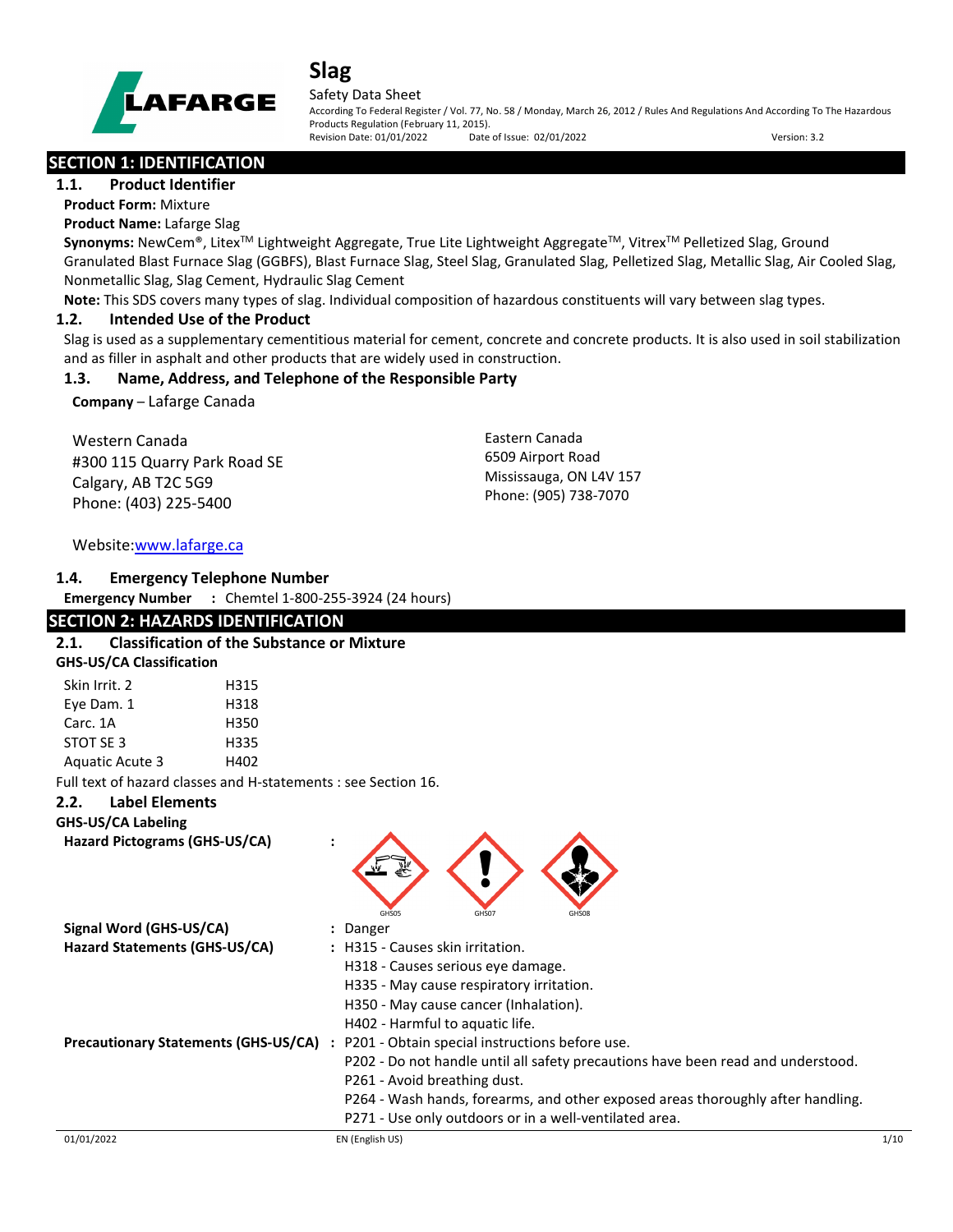Safety Data Sheet

According To Federal Register / Vol. 77, No. 58 / Monday, March 26, 2012 / Rules And Regulations And According To The Hazardous Products Regulation (February 11, 2015).

P273 - Avoid release to the environment.

P280 - Wear protective gloves, protective clothing, and eye protection.

P302+P352 - IF ON SKIN: Wash with plenty of water.

P304+P340 - IF INHALED: Remove person to fresh air and keep comfortable for breathing.

P305+P351+P338 - IF IN EYES: Rinse cautiously with water for several minutes. Remove contact lenses, if present and easy to do. Continue rinsing.

P308+P313 - If exposed or concerned: Get medical advice/attention.

P310 - Immediately call a POISON CENTER or doctor.

P321 - Specific treatment (see Section 4 on this SDS).

P332+P313 - If skin irritation occurs: Get medical advice/attention.

P362+P364 - Take off contaminated clothing and wash it before reuse.

P403+P233 - Store in a well-ventilated place. Keep container tightly closed.

P405 - Store locked up.

P501 - Dispose of contents/container in accordance with local, regional, national, territorial, provincial, and international regulations.

#### **2.3. Other Hazards**

Contains sulfur, may release small amounts of hydrogen sulfide. Hydrogen sulfide is a highly flammable, explosive gas under certain conditions, is a toxic gas, and may be fatal. Inhalation can cause serious and potentially irreversible lung/respiratory tract tissue damage due to chemical (caustic) burns, including third degree burns. Individuals with lung disease (e.g. bronchitis, emphysema, COPD, pulmonary disease) or sensitivity to hexavalent chromium can be aggravated by exposure.

#### **2.4. Unknown Acute Toxicity (GHS-US/CA)**

No data available

#### **SECTION 3: COMPOSITION/INFORMATION ON INGREDIENTS**

#### **3.2. Mixture**

| <b>Name</b>                         | <b>Product Identifier</b> | $%$ $*$   | <b>GHS Ingredient Classification</b> |
|-------------------------------------|---------------------------|-----------|--------------------------------------|
| Slags, ferrous metal, blast furnace | (CAS-No.) 65996-69-2      | 100       | Not classified                       |
| <b>Contains</b>                     |                           |           |                                      |
| <b>Name</b>                         | <b>Product Identifier</b> | % (w/w)   | <b>Classification (GHS-US)</b>       |
| Calcium oxide                       | (CAS-No.) 1305-78-8       | $30 - 50$ | Skin Irrit. 2, H315                  |
|                                     |                           |           | Eye Dam. 1, H318                     |
|                                     |                           |           | <b>STOT SE 3, H335</b>               |
|                                     |                           |           | Aquatic Acute 3, H402                |
| Magnesium oxide (MgO)               | (CAS-No.) 1309-48-4       | < 20      | Not classified                       |
| Quartz                              | (CAS-No.) 14808-60-7      | $\leq 1$  | Carc. 1A, H350                       |
|                                     |                           |           | <b>STOT SE 3, H335</b>               |
|                                     |                           |           | <b>STOT RE 1, H372</b>               |

Full text of H-phrases: see Section 16.

Slag is a nonmetallic byproduct from the production of iron. Trace amounts of chemicals may be detected during chemical analysis. For example, slag may contain trace amounts of manganese oxide, titanium oxide, chromium compounds, sulfur compounds, and other trace compounds.

\*Percentages are listed in weight by weight percentage (w/w%) for liquid and solid ingredients. Gas ingredients are listed in volume by volume percentage (v/v%).

## **SECTION 4: FIRST AID MEASURES**

#### **4.1. Description of First-aid Measures**

**General:** Never give anything by mouth to an unconscious person. If you feel unwell, seek medical advice (show the label if possible). **Inhalation:** When symptoms occur: go into open air and ventilate suspected area. Keep at rest and in a position comfortable for breathing. If you feel unwell, seek medical advice.

**Skin Contact:** Remove contaminated clothing. Immediately flush skin with plenty of water for at least 30 minutes and continue flushing throughout emergency transport, if needed. Immediately call a poison center or physician. Wash contaminated clothing before reuse.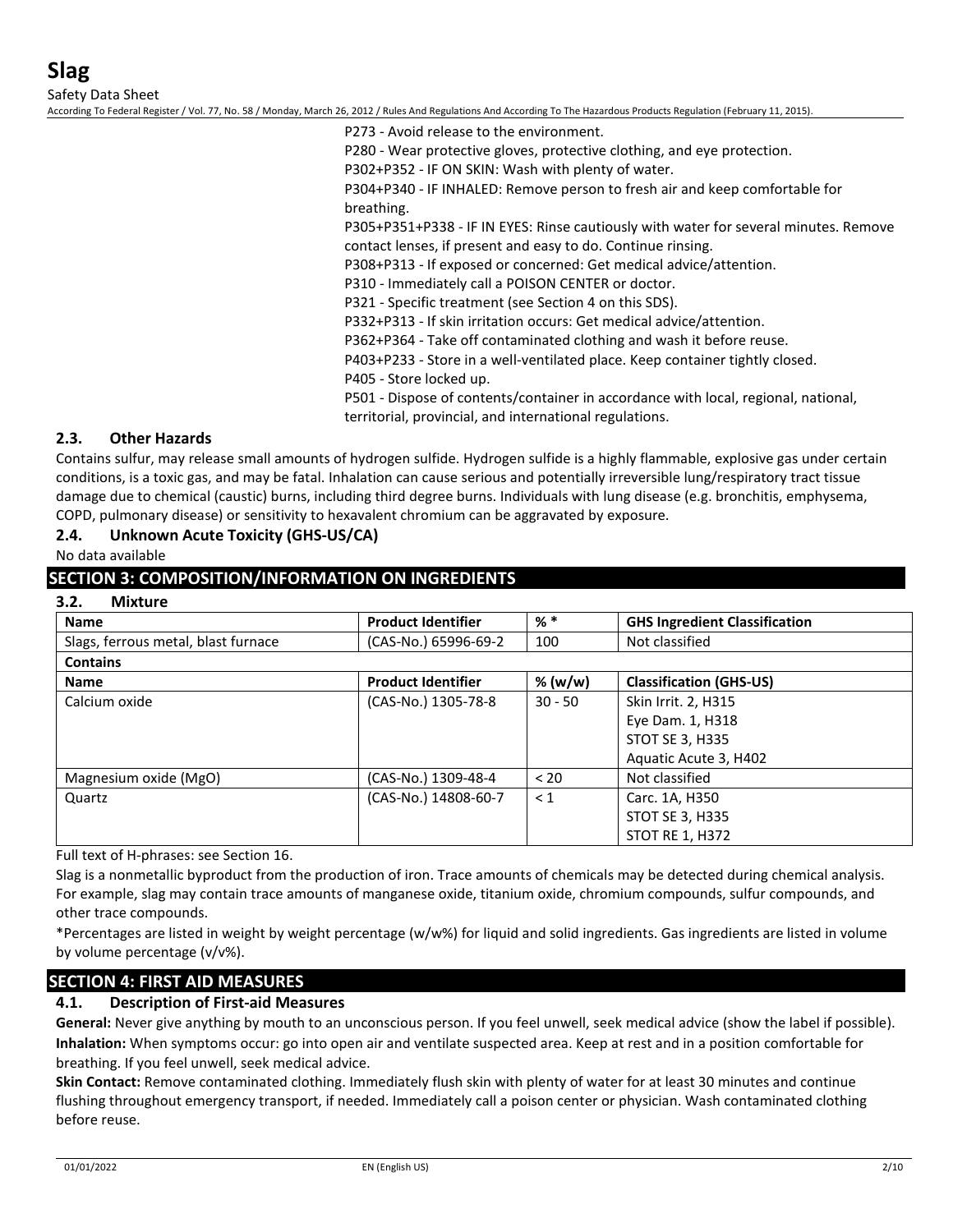Safety Data Sheet

According To Federal Register / Vol. 77, No. 58 / Monday, March 26, 2012 / Rules And Regulations And According To The Hazardous Products Regulation (February 11, 2015).

**Eye Contact:** Get medical attention immediately and begin flushing eyes with plenty of water for at least 30 minutes and continue flushing eyes throughout emergency transport. Immediately call a poison center or physician. Occasionally lift the upper and lower eyelids during flushing. Remove any contact lenses, if possible. Chemical burns should be treated promptly by a physician. **Ingestion:** Rinse mouth. Do not induce vomiting. Immediately call a POISON CENTER or doctor/physician.

## **4.2. Most Important Symptoms and Effects Both Acute and Delayed**

**General:** Irritation to skin and respiratory tract. Causes serious eye damage. May cause cancer.

**Inhalation:** The three types of silicosis include: 1) Simple chronic silicosis – which results from long-term exposure (more than 20 years) to low amounts of respirable crystalline silica. Nodules of chronic inflammation and scarring provoked by the respirable crystalline silica form in the lungs and chest lymph nodes. This disease may feature breathlessness and may resemble chronic obstructive pulmonary disease (COPD); 2) Accelerated silicosis – occurs after exposure to larger amounts of respirable crystalline silica over a shorter period of time (5-15 years); 3) Acute silicosis – results from short-term exposure to very large amounts of respirable crystalline silica. The lungs become very inflamed and may fill with fluid, causing severe shortness of breath and low blood oxygen levels. Inflammation, scarring, and symptoms progress faster in accelerated silicosis than in simple silicosis. Progressive massive fibrosis may occur in simple or accelerated silicosis, but is more common in the accelerated form. Progressive massive fibrosis results from severe scarring and leads to the destruction of normal lung structures. Some studies show that exposure to respirable crystalline silica (without silicosis) or that the disease silicosis may be associated with the increased incidence of several autoimmune disorders such as scleroderma (thickening of the skin), systemic lupus erythematosus, rheumatoid arthritis and diseases affecting the kidneys. Silicosis increases the risk of tuberculosis. Some studies show an increased incidence of chronic kidney disease and end-stage renal disease in workers exposed to respirable crystalline silica. Corrosive to the respiratory tract. **Skin Contact:** Slag may cause dry skin, discomfort, irritation, and dermatitis. Slag is capable of causing dermatitis by irritation and allergy. Skin affected by dermatitis may include symptoms such as, redness, itching, rash, scaling, and cracking. Irritant dermatitis is caused by the physical properties of slag including moisture and abrasion. Allergic contact dermatitis is caused by sensitization to hexavalent chromium (chromate) potentially present in slag. The reaction can range from a mild rash to severe skin ulcers. Persons already sensitized may react to the first contact with slag. Others may develop allergic dermatitis after years of repeated contact with slag.

**Eye Contact:** Potentially causes permanent damage to the cornea, iris, or conjunctiva. Airborne dust may cause immediate or delayed irritation or inflammation. Eye contact with large amounts of dry powder or with wet slag can cause moderate eye irritation. Eye exposures require immediate first aid to prevent significant damage to the eye.

**Ingestion:** Ingestion is likely to be harmful or have adverse effects.

**Chronic Symptoms:** If dust is generated, repeated exposure through inhalation may cause cancer or lung disease.

## **4.3. Indication of Any Immediate Medical Attention and Special Treatment Needed**

## If exposed or concerned, get medical advice and attention.

# **SECTION 5: FIRE-FIGHTING MEASURES**

## **5.1. Extinguishing Media**

**Suitable Extinguishing Media:** Use extinguishing media appropriate for surrounding fire.

**Unsuitable Extinguishing Media:** Do not use a heavy water stream. Use of heavy stream of water may spread fire.

## **5.2. Special Hazards Arising From the Substance or Mixture**

**Fire Hazard:** Not flammable.

**Explosion Hazard:** Product is not explosive.

**Reactivity:** Hazardous reactions will not occur under normal conditions.

## **5.3. Advice for Firefighters**

**Precautionary Measures Fire:** Exercise caution when fighting any chemical fire.

**Firefighting Instructions:** Do not get water inside containers. Do not apply water stream directly at source of leak.

**Protection During Firefighting:** Do not enter fire area without proper protective equipment, including respiratory protection. **Hazardous Combustion Products**: Silicon oxides.

#### **Reference to Other Sections**

Refer to Section 9 for flammability properties.

## **SECTION 6: ACCIDENTAL RELEASE MEASURES**

## **6.1. Personal Precautions, Protective Equipment and Emergency Procedures**

**General Measures:** Do not breathe dust. Do not get in eyes, on skin, or on clothing.

#### **6.1.1. For Non-Emergency Personnel**

**Protective Equipment:** Use appropriate personal protective equipment (PPE).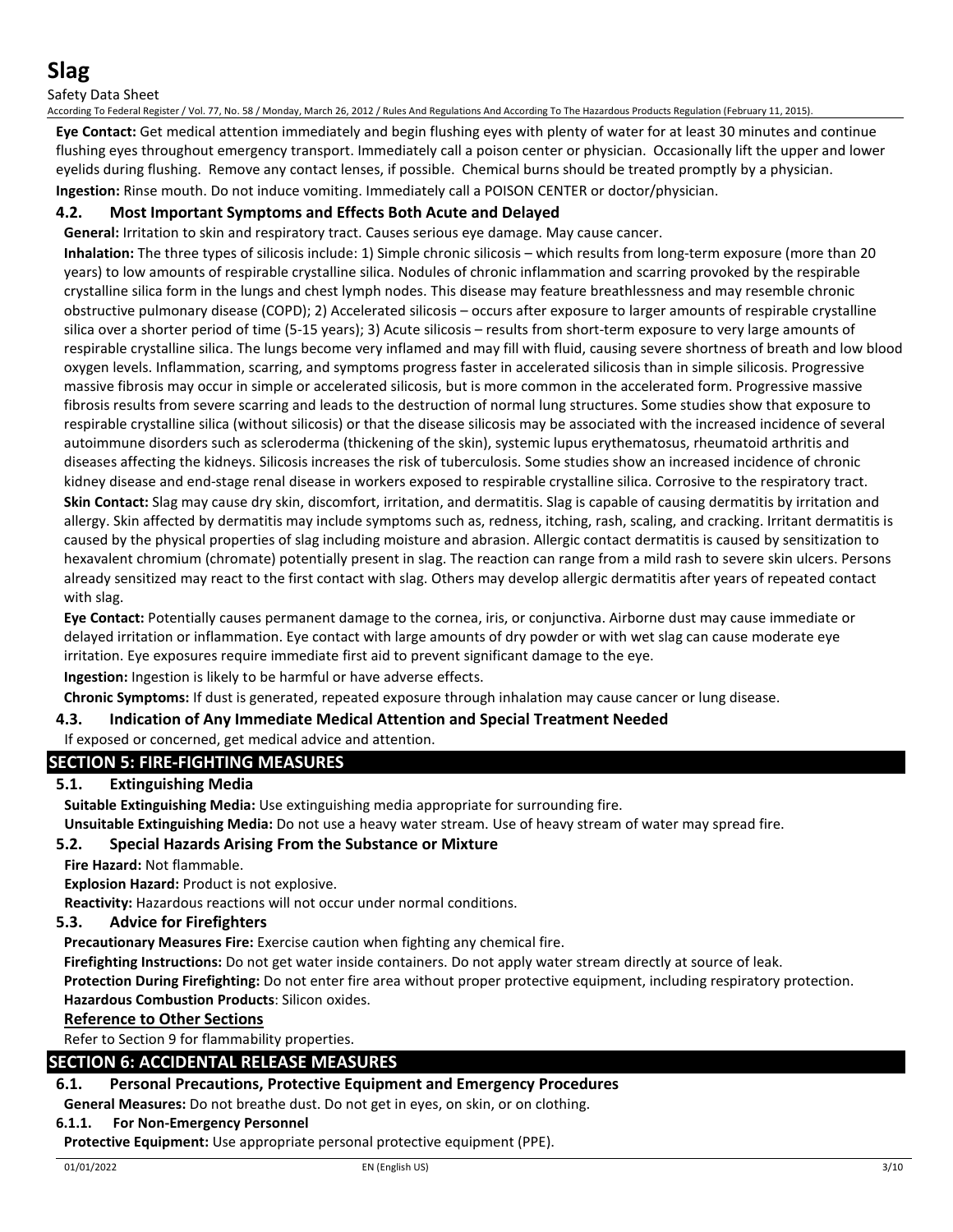Safety Data Sheet

According To Federal Register / Vol. 77, No. 58 / Monday, March 26, 2012 / Rules And Regulations And According To The Hazardous Products Regulation (February 11, 2015).

**Emergency Procedures:** Evacuate unnecessary personnel.

#### **6.1.2. For Emergency Personnel**

**Protective Equipment:** Equip cleanup crew with proper protection.

**Emergency Procedures:** Upon arrival at the scene, a first responder is expected to recognize the presence of dangerous goods, protect oneself and the public, secure the area, and call for the assistance of trained personnel as soon as conditions permit.

## **6.2. Environmental Precautions**

Prevent entry to sewers and public waters.

## **6.3. Methods and Materials for Containment and Cleaning Up**

**For Containment:** Contain solid spills with appropriate barriers and prevent migration and entry into sewers or streams. **Methods for Cleaning Up:** Avoid actions that cause dust to become airborne during clean-up such as dry sweeping or using compressed air. Use HEPA vacuum or thoroughly wet with water to clean-up dust. Use PPE described in Section 8.

#### **6.4. Reference to Other Sections**

See Section 8, Exposure Controls and Personal Protection. Concerning disposal elimination after cleaning, see item 13.

## **SECTION 7: HANDLING AND STORAGE**

## **7.1. Precautions for Safe Handling**

**Additional Hazards When Processed:** Cutting, crushing or grinding crystalline silica-bearing materials may release respirable crystalline silica, a known carcinogen. Use all appropriate measures of dust control or suppression and Personal Protective.

**Precautions for Safe Handling:** Do not handle until all safety precautions have been read and understood.

**Hygiene Measures:** Handle in accordance with good industrial hygiene and safety procedures. Wash hands and other exposed areas with mild soap and water before eating, drinking, or smoking and again when leaving work. Wash contaminated clothing before reuse.

#### **7.2. Conditions for Safe Storage, Including Any Incompatibilities**

**Technical Measures:** Comply with applicable regulations.

**Storage Conditions:** Store in a dry, cool and well-ventilated place. Keep container closed when not in use.

**Incompatible Materials:** Dissolves in hydrofluoric acid, producing corrosive silicon tetrafluoride gas. Silicates react with powerful oxidizers such as fluorine, boron trifluoride, chlorine trifluoride, manganese trifluoride, and oxygen difluoride.

**Storage Temperature:** Unlimited.

#### **7.3. Specific End Use(s)**

Slag is used as a supplementary cementitious material for cement, concrete and concrete products. It is also used in soil stabilization and as filler in asphalt and other products that are widely used in construction.

## **SECTION 8: EXPOSURE CONTROLS/PERSONAL PROTECTION**

#### **8.1. Control Parameters**

For substances listed in Section 3 that are not listed here, there are no established Exposure limits from the manufacturer, supplier, importer, or the appropriate advisory agency including: ACGIH (TLV), AIHA (WEEL), NIOSH (REL), OSHA (PEL), Canadian provincial governments, or the Mexican government.

| Quartz (14808-60-7)                |                                      |                                                                     |
|------------------------------------|--------------------------------------|---------------------------------------------------------------------|
| Mexico                             | OEL TWA (mg/m <sup>3</sup> )         | $0.1 \,\mathrm{mg/m^3}$ (respirable fraction)                       |
| <b>USA ACGIH</b>                   | ACGIH TWA $(mg/m3)$                  | 0.025 mg/m <sup>3</sup> (respirable particulate matter)             |
| <b>USA ACGIH</b>                   | <b>ACGIH chemical category</b>       | A2 - Suspected Human Carcinogen                                     |
| <b>USA OSHA</b>                    | OSHA PEL (TWA) (mg/m <sup>3</sup> )  | 50 $\mu$ g/m <sup>3</sup>                                           |
| <b>USA NIOSH</b>                   | NIOSH REL (TWA) (mg/m <sup>3</sup> ) | 0.05 mg/m <sup>3</sup> (respirable dust)                            |
| <b>USA IDLH</b>                    | US IDLH $(mg/m3)$                    | 50 mg/m <sup>3</sup> (respirable dust)                              |
| <b>Alberta</b>                     | OEL TWA (mg/m <sup>3</sup> )         | 0.025 mg/m <sup>3</sup> (respirable particulate)                    |
| <b>British Columbia</b>            | OEL TWA (mg/m <sup>3</sup> )         | 0.025 mg/m <sup>3</sup> (respirable)                                |
| <b>Manitoba</b>                    | OEL TWA (mg/m <sup>3</sup> )         | 0.025 mg/m <sup>3</sup> (respirable particulate matter)             |
| <b>New Brunswick</b>               | OEL TWA (mg/m <sup>3</sup> )         | $0.1 \text{ mg/m}^3$ (respirable fraction)                          |
| <b>Newfoundland &amp; Labrador</b> | OEL TWA (mg/m <sup>3</sup> )         | 0.025 mg/m <sup>3</sup> (respirable particulate matter)             |
| Nova Scotia                        | OEL TWA (mg/m <sup>3</sup> )         | 0.025 mg/m <sup>3</sup> (respirable particulate matter)             |
| <b>Nunavut</b>                     | OEL TWA (mg/m <sup>3</sup> )         | 0.05 mg/m <sup>3</sup> (respirable fraction)                        |
| <b>Northwest Territories</b>       | OEL TWA (mg/m <sup>3</sup> )         | 0.05 mg/m <sup>3</sup> (respirable fraction)                        |
| <b>Ontario</b>                     | OEL TWA (mg/m <sup>3</sup> )         | 0.1 mg/m <sup>3</sup> (designated substances regulation-respirable) |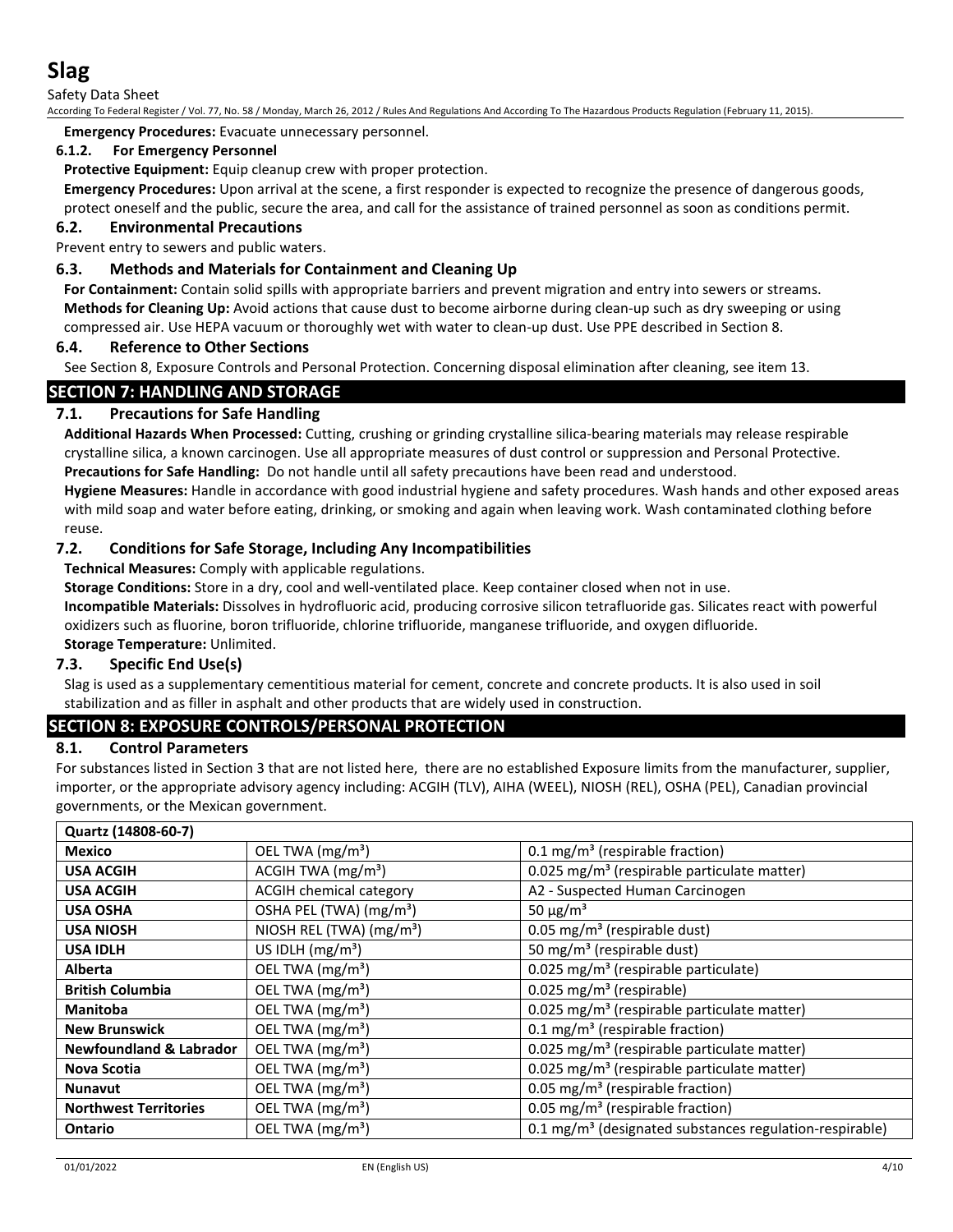Safety Data Sheet

According To Federal Register / Vol. 77, No. 58 / Monday, March 26, 2012 / Rules And Regulations And According To The Hazardous Products Regulation (February 11, 2015).

| <b>Prince Edward Island</b>        | OEL TWA (mg/m <sup>3</sup> )         | 0.025 mg/m <sup>3</sup> (respirable particulate matter) |
|------------------------------------|--------------------------------------|---------------------------------------------------------|
| Québec                             | VEMP (mg/m <sup>3</sup> )            | $0.1$ mg/m <sup>3</sup> (respirable dust)               |
| Saskatchewan                       | OEL TWA (mg/m <sup>3</sup> )         | 0.05 mg/m <sup>3</sup> (respirable fraction)            |
| Yukon                              | OEL TWA (mg/m <sup>3</sup> )         | 300 particle/mL                                         |
| Calcium oxide (1305-78-8)          |                                      |                                                         |
| <b>Mexico</b>                      | OEL TWA (mg/m <sup>3</sup> )         | 2 mg/ $m3$                                              |
| <b>USA ACGIH</b>                   | ACGIH TWA (mg/m <sup>3</sup> )       | 2 mg/m $3$                                              |
| <b>USA OSHA</b>                    | OSHA PEL (TWA) (mg/m <sup>3</sup> )  | 5 mg/ $m3$                                              |
| <b>USA NIOSH</b>                   | NIOSH REL (TWA) (mg/m <sup>3</sup> ) | 2 mg/ $m3$                                              |
| <b>USA IDLH</b>                    | US IDLH $(mg/m3)$                    | 25 mg/m $3$                                             |
| <b>Alberta</b>                     | OEL TWA (mg/m <sup>3</sup> )         | 2 mg/m $3$                                              |
| <b>British Columbia</b>            | OEL TWA (mg/m <sup>3</sup> )         | 2 mg/ $m3$                                              |
| Manitoba                           | OEL TWA (mg/m <sup>3</sup> )         | 2 mg/m $3$                                              |
| <b>New Brunswick</b>               | OEL TWA (mg/m <sup>3</sup> )         | 2 mg/m $3$                                              |
| <b>Newfoundland &amp; Labrador</b> | OEL TWA (mg/m <sup>3</sup> )         | 2 mg/ $m3$                                              |
| <b>Nova Scotia</b>                 | OEL TWA (mg/m <sup>3</sup> )         | 2 mg/ $m3$                                              |
| Nunavut                            | OEL STEL (mg/m <sup>3</sup> )        | 4 mg/ $m3$                                              |
| <b>Nunavut</b>                     | OEL TWA (mg/m <sup>3</sup> )         | 2 mg/ $m3$                                              |
| <b>Northwest Territories</b>       | OEL STEL (mg/m <sup>3</sup> )        | 4 mg/m <sup>3</sup>                                     |
| <b>Northwest Territories</b>       | OEL TWA (mg/m <sup>3</sup> )         | 2 mg/ $m3$                                              |
| <b>Ontario</b>                     | OEL TWA (mg/m <sup>3</sup> )         | 2 mg/ $m3$                                              |
| <b>Prince Edward Island</b>        | OEL TWA (mg/m <sup>3</sup> )         | 2 mg/m $3$                                              |
| Québec                             | VEMP ( $mg/m3$ )                     | 2 mg/m $3$                                              |
| Saskatchewan                       | OEL STEL (mg/m <sup>3</sup> )        | 4 mg/m $3$                                              |
| Saskatchewan                       | OEL TWA (mg/m <sup>3</sup> )         | 2 mg/m $3$                                              |
| Yukon                              | OEL STEL (mg/m <sup>3</sup> )        | 4 mg/m $\frac{3}{3}$                                    |
| Yukon                              | OEL TWA (mg/m <sup>3</sup> )         | 2 mg/ $m3$                                              |
| Magnesium oxide (MgO) (1309-48-4)  |                                      |                                                         |
| <b>Mexico</b>                      | OEL TWA (mg/m <sup>3</sup> )         | 10 mg/m <sup>3</sup> (fume)                             |
| <b>USA ACGIH</b>                   | ACGIH TWA (mg/m <sup>3</sup> )       | 10 mg/m <sup>3</sup> (inhalable particulate matter)     |
| <b>USA ACGIH</b>                   | <b>ACGIH chemical category</b>       | Not Classifiable as a Human Carcinogen                  |
| <b>USA OSHA</b>                    | OSHA PEL (TWA) (mg/m <sup>3</sup> )  | 15 mg/m <sup>3</sup> (fume, total particulate)          |
| <b>USA IDLH</b>                    | US IDLH $(mg/m3)$                    | 750 mg/m <sup>3</sup> (fume)                            |
| <b>Alberta</b>                     | OEL TWA (mg/m <sup>3</sup> )         | $\overline{10}$ mg/m <sup>3</sup> (fume)                |
| <b>British Columbia</b>            | OEL STEL (mg/m <sup>3</sup> )        | 10 mg/m <sup>3</sup> (respirable dust and fume)         |
| <b>British Columbia</b>            | OEL TWA (mg/m <sup>3</sup> )         | 10 mg/m <sup>3</sup> (fume, inhalable)                  |
|                                    |                                      | 3 mg/m <sup>3</sup> (respirable dust and fume)          |
| <b>Manitoba</b>                    | OEL TWA (mg/m <sup>3</sup> )         | 10 mg/m <sup>3</sup> (inhalable particulate matter)     |
| <b>New Brunswick</b>               | OEL TWA (mg/m <sup>3</sup> )         | 10 mg/m $3$ (fume)                                      |
| <b>Newfoundland &amp; Labrador</b> | OEL TWA (mg/m <sup>3</sup> )         | 10 mg/m <sup>3</sup> (inhalable particulate matter)     |
| Nova Scotia                        | OEL TWA (mg/m <sup>3</sup> )         | 10 mg/m <sup>3</sup> (inhalable particulate matter)     |
| <b>Nunavut</b>                     | OEL STEL (mg/m <sup>3</sup> )        | 20 mg/m <sup>3</sup> (inhalable fraction)               |
| <b>Nunavut</b>                     | OEL TWA (mg/m <sup>3</sup> )         | $10$ mg/m <sup>3</sup> (inhalable fraction)             |
| <b>Northwest Territories</b>       | OEL STEL (mg/m <sup>3</sup> )        | 20 mg/m <sup>3</sup> (inhalable fraction)               |
| <b>Northwest Territories</b>       | OEL TWA (mg/m <sup>3</sup> )         | 10 mg/m <sup>3</sup> (inhalable fraction)               |
| <b>Ontario</b>                     | OEL TWA (mg/m <sup>3</sup> )         | 10 mg/m <sup>3</sup> (inhalable)                        |
| <b>Prince Edward Island</b>        | OEL TWA (mg/m <sup>3</sup> )         | 10 mg/m <sup>3</sup> (inhalable particulate matter)     |
| Québec                             | VEMP ( $mg/m3$ )                     | 10 mg/m $3$ (fume)                                      |
| Saskatchewan                       | OEL STEL (mg/m <sup>3</sup> )        | $\overline{20}$ mg/m <sup>3</sup> (inhalable fraction)  |
| Saskatchewan                       | OEL TWA (mg/m <sup>3</sup> )         | 10 mg/m <sup>3</sup> (inhalable fraction)               |
| Yukon                              | OEL STEL (mg/m <sup>3</sup> )        | 10 mg/m $3$ (fume)                                      |
| Yukon                              | OEL TWA (mg/m <sup>3</sup> )         | 10 mg/m $3$ (fume)                                      |
|                                    |                                      |                                                         |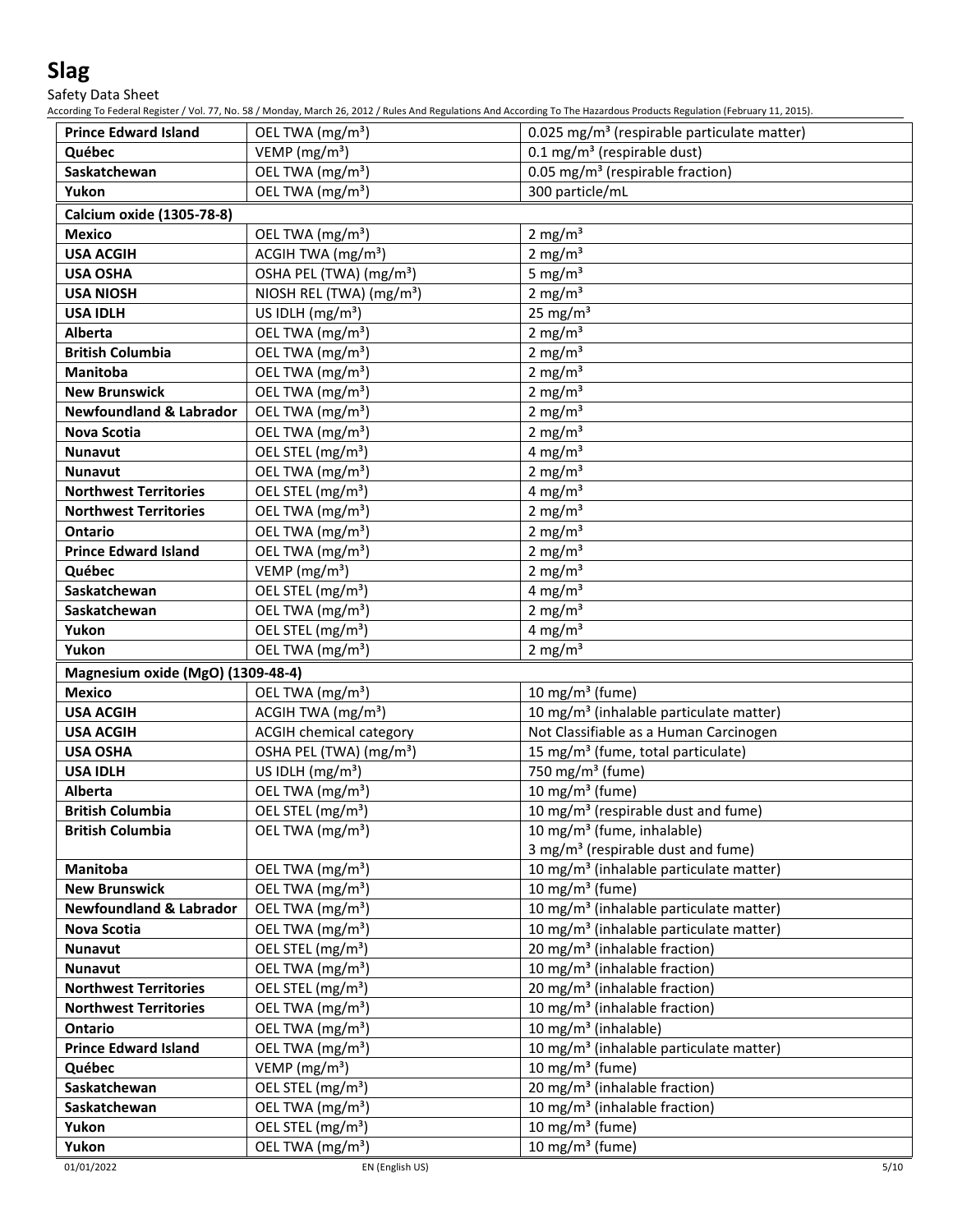Safety Data Sheet

According To Federal Register / Vol. 77, No. 58 / Monday, March 26, 2012 / Rules And Regulations And According To The Hazardous Products Regulation (February 11, 2015).

|                                    | Particulates not otherwise classified (PNOC) (Not applicable) |                                                                       |
|------------------------------------|---------------------------------------------------------------|-----------------------------------------------------------------------|
| <b>USA ACGIH</b>                   | ACGIH TWA $(mg/m3)$                                           | 3 mg/m <sup>3</sup> Respirable fraction                               |
|                                    |                                                               | 10 mg/m <sup>3</sup> Total Dust                                       |
| <b>USA OSHA</b>                    | OSHA PEL (TWA) (mg/m <sup>3</sup> )                           | 5 mg/m <sup>3</sup> Respirable fraction                               |
|                                    |                                                               | 15 mg/m <sup>3</sup> Total Dust                                       |
| <b>Alberta</b>                     | OEL TWA (mg/m <sup>3</sup> )                                  | $10$ mg/m <sup>3</sup> (total)                                        |
|                                    |                                                               | 3 mg/m <sup>3</sup> (respirable)                                      |
| <b>British Columbia</b>            | OEL TWA (mg/m <sup>3</sup> )                                  | 10 mg/m <sup>3</sup> (nuisance dust-total dust)                       |
|                                    |                                                               | 3 mg/m <sup>3</sup> (nuisance dust-respirable fraction)               |
| <b>Manitoba</b>                    | OEL TWA (mg/m <sup>3</sup> )                                  | 10 mg/m <sup>3</sup> (inhalable particles, recommended)               |
|                                    |                                                               | 3 mg/m <sup>3</sup> (respirable particles, recommended)               |
| <b>New Brunswick</b>               | OEL TWA (mg/m <sup>3</sup> )                                  | 3 mg/m <sup>3</sup> (particulate matter containing no Asbestos and    |
|                                    |                                                               | <1% Crystalline silica, respirable fraction)                          |
|                                    |                                                               | 10 mg/m <sup>3</sup> (particulate matter containing no Asbestos and   |
|                                    |                                                               | <1% Crystalline silica, inhalable fraction)                           |
| <b>Newfoundland &amp; Labrador</b> | OEL TWA (mg/m <sup>3</sup> )                                  | 10 mg/m <sup>3</sup> (inhalable particles, recommended)               |
|                                    |                                                               | 3 mg/m <sup>3</sup> (respirable particles, recommended)               |
| <b>Nova Scotia</b>                 | OEL TWA (mg/m <sup>3</sup> )                                  | 10 mg/m <sup>3</sup> (inhalable particles, recommended)               |
|                                    |                                                               | 3 mg/m <sup>3</sup> (respirable particles, recommended)               |
| <b>Nunavut</b>                     | OEL STEL (mg/m <sup>3</sup> )                                 | 20 mg/m <sup>3</sup> (insoluble or poorly soluble-inhalable fraction) |
|                                    |                                                               | 6 mg/m <sup>3</sup> (insoluble or poorly soluble-respirable fraction) |
| <b>Nunavut</b>                     | OEL TWA (mg/m <sup>3</sup> )                                  | 10 mg/m <sup>3</sup> (insoluble or poorly soluble-inhalable fraction) |
|                                    |                                                               | 3 mg/m <sup>3</sup> (insoluble or poorly soluble-respirable fraction) |
| <b>Northwest Territories</b>       | OEL STEL (mg/m <sup>3</sup> )                                 | 20 mg/m <sup>3</sup> (insoluble or poorly soluble-inhalable fraction) |
|                                    |                                                               | 6 mg/m <sup>3</sup> (insoluble or poorly soluble-respirable fraction) |
| <b>Northwest Territories</b>       | OEL TWA (mg/m <sup>3</sup> )                                  | 10 mg/m <sup>3</sup> (insoluble or poorly soluble-inhalable fraction) |
|                                    |                                                               | 3 mg/m <sup>3</sup> (insoluble or poorly soluble-respirable fraction) |
| <b>Ontario</b>                     | OEL TWA (mg/m <sup>3</sup> )                                  | 10 mg/m <sup>3</sup> (inhalable)                                      |
|                                    |                                                               | 3 mg/m <sup>3</sup> (respirable)                                      |
| <b>Prince Edward Island</b>        | OEL TWA (mg/m <sup>3</sup> )                                  | 10 mg/m <sup>3</sup> (inhalable particles, recommended)               |
|                                    |                                                               | 3 mg/m <sup>3</sup> (respirable particles, recommended)               |
| Québec                             | VEMP ( $mg/m3$ )                                              | 10 mg/m <sup>3</sup> (including dust, inert or nuisance particulates- |
|                                    |                                                               | total dust)                                                           |
| Saskatchewan                       | OEL STEL (mg/m <sup>3</sup> )                                 | 20 mg/m <sup>3</sup> (insoluble or poorly soluble-inhalable fraction) |
|                                    |                                                               | 6 mg/m <sup>3</sup> (insoluble or poorly soluble-respirable fraction) |
| Saskatchewan                       | OEL TWA (mg/m <sup>3</sup> )                                  | 10 mg/m <sup>3</sup> (insoluble or poorly soluble-inhalable fraction) |
|                                    |                                                               | 3 mg/m <sup>3</sup> (insoluble or poorly soluble-respirable fraction) |

## **8.2. Exposure Controls**

**Appropriate Engineering Controls:** Emergency eye wash fountains and safety showers should be available in the immediate vicinity of any potential exposure. Use local exhaust or general dilution ventilation or other suppression methods to maintain dust levels below exposure limits. Power equipment should be equipped with proper dust collection devices.

**Personal Protective Equipment:** Gloves. Protective clothing. Protective goggles. Insufficient ventilation and/or dust generation: wear respiratory protection.



**Materials for Protective Clothing:** Chemically resistant materials and fabrics.

**Hand Protection:** Wear gloves impervious to water to prevent skin contact. Do not rely on barrier creams, in place of impervious gloves.

**Eye and Face Protection:** Wear ANSI approved glasses or safety goggles when handling dust to prevent contact with eyes. Wearing contact lenses when using Limestone and Dolomite, under dusty conditions, is not recommended.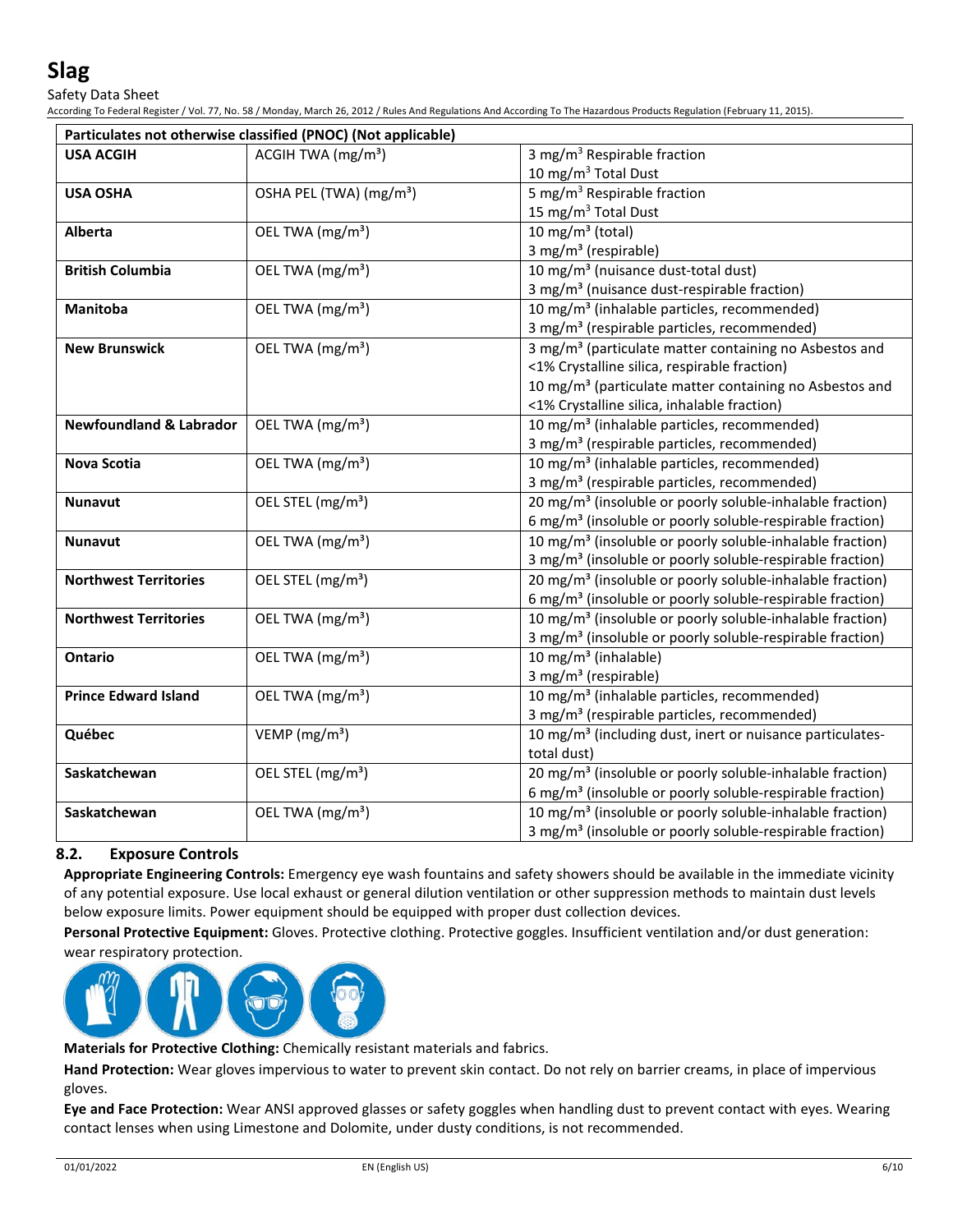Safety Data Sheet

According To Federal Register / Vol. 77, No. 58 / Monday, March 26, 2012 / Rules And Regulations And According To The Hazardous Products Regulation (February 11, 2015).

**Skin and Body Protection:** Wear gloves, boot covers and protective clothing impervious to water to prevent skin contact. Do not rely on barrier creams, in place of impervious gloves.

**Respiratory Protection:** Wear a NIOSH approved respirator that is properly fitted and is in good condition when exposed to dust above exposure limits.

**Other Information:** When using, do not eat, drink or smoke.

## **SECTION 9: PHYSICAL AND CHEMICAL PROPERTIES**

## **9.1. Information on Basic Physical and Chemical Properties**

| <b>Physical State</b>                         | $\ddot{\phantom{0}}$ | Solid                          |
|-----------------------------------------------|----------------------|--------------------------------|
| Appearance                                    |                      | Gray/Black or Brown/Tan Powder |
| Odor                                          |                      | None                           |
| <b>Odor Threshold</b>                         |                      | Not available                  |
| рH                                            |                      | 8 - 11 (In Water)              |
| <b>Evaporation Rate</b>                       |                      | Not available                  |
| <b>Melting Point</b>                          |                      | Not available                  |
| <b>Freezing Point</b>                         |                      | None, solid                    |
| <b>Boiling Point</b>                          |                      | $>$ 1000 °C ( $>$ 1832 °F)     |
| <b>Flash Point</b>                            |                      | Not available                  |
| <b>Auto-ignition Temperature</b>              |                      | Not available                  |
| <b>Decomposition Temperature</b>              |                      | Not available                  |
| Flammability (solid, gas)                     |                      | Not available                  |
| <b>Lower Flammable Limit</b>                  |                      | Not available                  |
| <b>Upper Flammable Limit</b>                  |                      | Not available                  |
| <b>Vapor Pressure</b>                         |                      | Not available                  |
| Relative Vapor Density at 20°C                |                      | Not available                  |
| <b>Relative Density</b>                       |                      | Not available                  |
| <b>Specific Gravity</b>                       |                      | $2 - 3$ (Water = 1)            |
| Solubility                                    |                      | Negligible                     |
| <b>Partition Coefficient: N-Octanol/Water</b> |                      | Not available                  |
| <b>Viscosity</b>                              |                      | None, solid                    |

## **SECTION 10: STABILITY AND REACTIVITY**

**10.1. Reactivity:** Hazardous reactions will not occur under normal conditions.

**10.2. Chemical Stability:** Stable under recommended handling and storage conditions (see Section 7).

**10.3. Possibility of Hazardous Reactions:** Hazardous polymerization will not occur.

**10.4. Conditions to Avoid:** Incompatible materials.

**10.5. Incompatible Materials:** Dissolves in hydrofluoric acid, producing corrosive silicon tetrafluoride gas. Silicates react with powerful oxidizers such as fluorine, boron trifluoride, chlorine trifluoride, manganese trifluoride, and oxygen difluoride.

**10.6. Hazardous Decomposition Products:** None expected under normal conditions of use.

## **SECTION 11: TOXICOLOGICAL INFORMATION**

**11.1. Information on Toxicological Effects - Product LD50 and LC50 Data:** Not available **Skin Corrosion/Irritation:** Causes skin irritation. **pH:** 8 - 11 (In Water) **Eye Damage/Irritation:** Causes serious eye damage. **pH:** 8 - 11 (In Water) **Respiratory or Skin Sensitization:** Not classified **Germ Cell Mutagenicity:** Not classified **Acute Toxicity (Oral):** Not classified **Acute Toxicity (Dermal):** Not classified **Acute Toxicity (Inhalation):** Not classified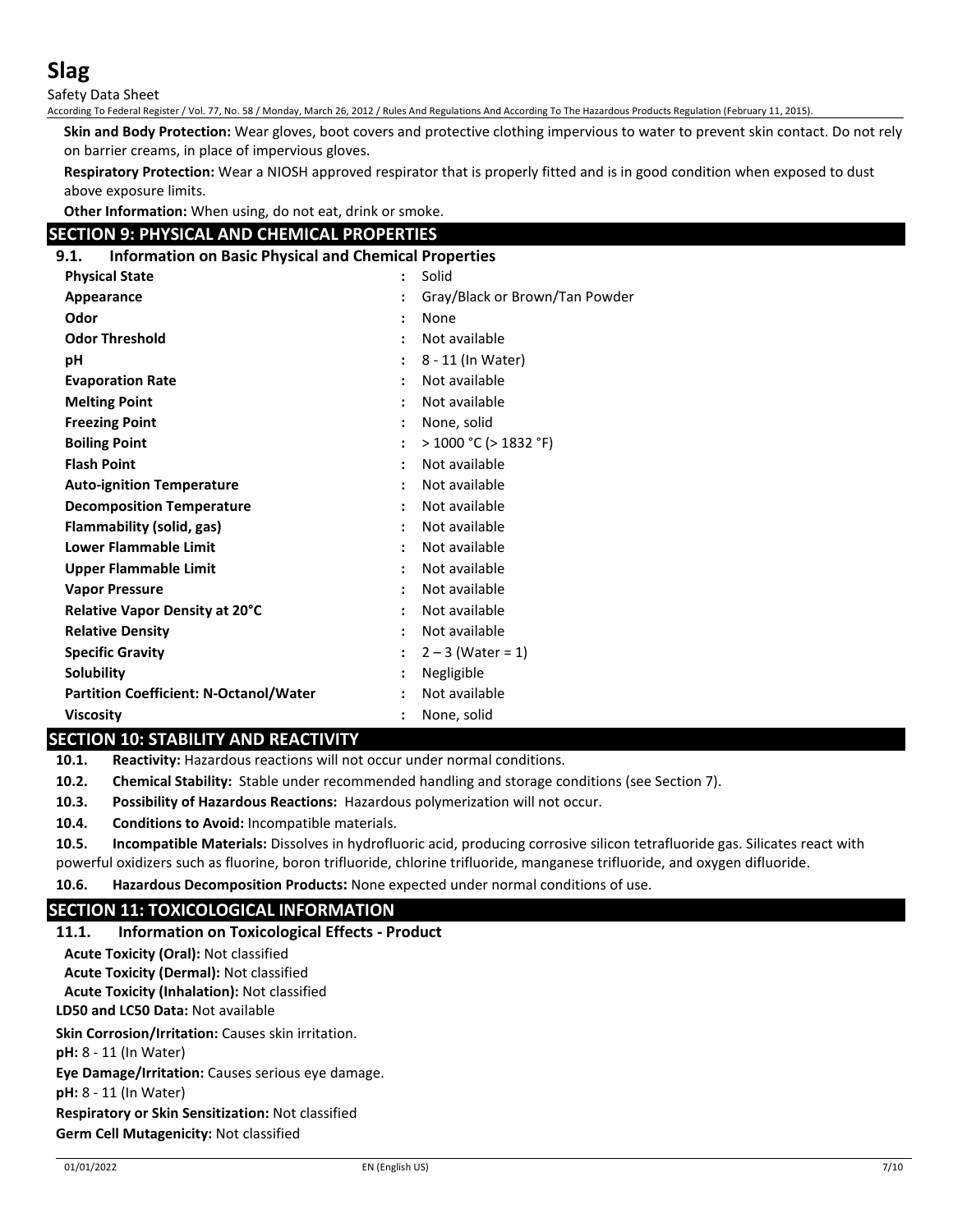Safety Data Sheet

According To Federal Register / Vol. 77, No. 58 / Monday, March 26, 2012 / Rules And Regulations And According To The Hazardous Products Regulation (February 11, 2015).

**Carcinogenicity:** May cause cancer (Inhalation).

#### **Specific Target Organ Toxicity (Repeated Exposure):** Not classified

#### **Reproductive Toxicity:** Not classified

**Specific Target Organ Toxicity (Single Exposure):** May cause respiratory irritation.

#### **Aspiration Hazard:** Not classified

**Symptoms/Injuries After Inhalation:** The three types of silicosis include: 1) Simple chronic silicosis – which results from long-term exposure (more than 20 years) to low amounts of respirable crystalline silica. Nodules of chronic inflammation and scarring provoked by the respirable crystalline silica form in the lungs and chest lymph nodes. This disease may feature breathlessness and may resemble chronic obstructive pulmonary disease (COPD); 2) Accelerated silicosis – occurs after exposure to larger amounts of respirable crystalline silica over a shorter period of time (5-15 years); 3) Acute silicosis – results from short-term exposure to very large amounts of respirable crystalline silica. The lungs become very inflamed and may fill with fluid, causing severe shortness of breath and low blood oxygen levels. Inflammation, scarring, and symptoms progress faster in accelerated silicosis than in simple silicosis. Progressive massive fibrosis may occur in simple or accelerated silicosis, but is more common in the accelerated form. Progressive massive fibrosis results from severe scarring and leads to the destruction of normal lung structures. Some studies show that exposure to respirable crystalline silica (without silicosis) or that the disease silicosis may be associated with the increased incidence of several autoimmune disorders such as scleroderma (thickening of the skin), systemic lupus erythematosus, rheumatoid arthritis and diseases affecting the kidneys. Silicosis increases the risk of tuberculosis. Some studies show an increased incidence of chronic kidney disease and end-stage renal disease in workers exposed to respirable crystalline silica. Corrosive to the respiratory tract.

**Symptoms/Injuries After Skin Contact:** Slag may cause dry skin, discomfort, irritation, and dermatitis. Slag is capable of causing dermatitis by irritation and allergy. Skin affected by dermatitis may include symptoms such as, redness, itching, rash, scaling, and cracking. Irritant dermatitis is caused by the physical properties of slag including moisture and abrasion. Allergic contact dermatitis is caused by sensitization to hexavalent chromium (chromate) potentially present in slag. The reaction can range from a mild rash to severe skin ulcers. Persons already sensitized may react to the first contact with slag. Others may develop allergic dermatitis after years of repeated contact with slag.

**Symptoms/Injuries After Eye Contact:** Potentially causes permanent damage to the cornea, iris, or conjunctiva. Airborne dust may cause immediate or delayed irritation or inflammation. Eye contact with large amounts of dry powder or with wet slag can cause moderate eye irritation. Eye exposures require immediate first aid to prevent significant damage to the eye.

**Symptoms/Injuries After Ingestion:** Ingestion is likely to be harmful or have adverse effects.

**Chronic Symptoms:** If dust is generated, repeated exposure through inhalation may cause cancer or lung disease.

## **11.2. Information on Toxicological Effects - Ingredient(s)**

#### **LD50 and LC50 Data:**

| Quartz (14808-60-7)                              |                                                                 |  |
|--------------------------------------------------|-----------------------------------------------------------------|--|
| LD50 Oral Rat                                    | > 5000 mg/kg                                                    |  |
| <b>LD50 Dermal Rat</b>                           | $>$ 5000 mg/kg                                                  |  |
| Calcium oxide (1305-78-8)                        |                                                                 |  |
| <b>LD50 Oral Rat</b>                             | > 2000 mg/kg                                                    |  |
| <b>LD50 Dermal Rabbit</b>                        | $>$ 2500 mg/kg                                                  |  |
| Magnesium oxide (MgO) (1309-48-4)                |                                                                 |  |
| LD50 Oral Rat                                    | 3870 mg/kg                                                      |  |
| Slags, ferrous metal, blast furnace (65996-69-2) |                                                                 |  |
| LD50 Oral Rat                                    | > 2000 mg/kg                                                    |  |
| <b>LD50 Dermal Rat</b>                           | > 4000 mg/kg                                                    |  |
| <b>LC50 Inhalation Rat</b>                       | > 230.1 mg/m <sup>3</sup> (Exposure Time: 6 h; Species: Wistar) |  |
| Quartz (14808-60-7)                              |                                                                 |  |
| <b>IARC Group</b>                                | 1                                                               |  |
| <b>National Toxicology Program (NTP) Status</b>  | Known Human Carcinogens.                                        |  |
| <b>OSHA Hazard Communication Carcinogen List</b> | In OSHA Hazard Communication Carcinogen list.                   |  |

## **SECTION 12: ECOLOGICAL INFORMATION**

#### **12.1. Toxicity**

**Ecology - General:** Harmful to aquatic life.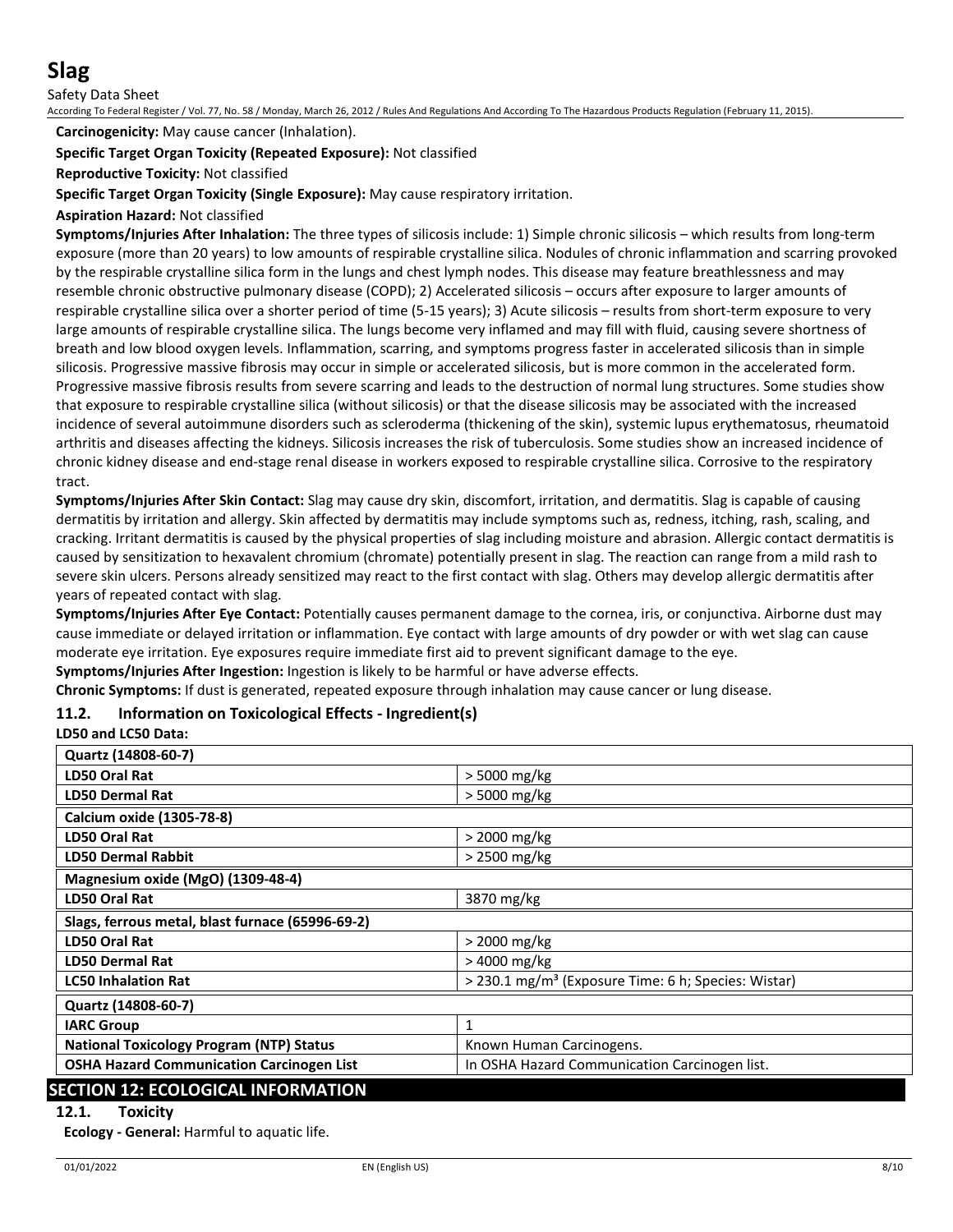Safety Data Sheet

According To Federal Register / Vol. 77, No. 58 / Monday, March 26, 2012 / Rules And Regulations And According To The Hazardous Products Regulation (February 11, 2015).

| Calcium oxide (1305-78-8)                                                                                                                                      |                                                                                                                                     |  |  |
|----------------------------------------------------------------------------------------------------------------------------------------------------------------|-------------------------------------------------------------------------------------------------------------------------------------|--|--|
| LC50 Fish 1<br>50.6 mg/l                                                                                                                                       |                                                                                                                                     |  |  |
| 12.2.<br><b>Persistence and Degradability</b>                                                                                                                  |                                                                                                                                     |  |  |
| Not available                                                                                                                                                  |                                                                                                                                     |  |  |
| 12.3.<br><b>Bioaccumulative Potential</b>                                                                                                                      |                                                                                                                                     |  |  |
|                                                                                                                                                                |                                                                                                                                     |  |  |
| <b>Calcium oxide (1305-78-8)</b><br><b>BCF Fish 1</b>                                                                                                          |                                                                                                                                     |  |  |
| (no bioaccumulation)                                                                                                                                           |                                                                                                                                     |  |  |
| 12.4.<br><b>Mobility in Soil</b><br>Not available                                                                                                              |                                                                                                                                     |  |  |
|                                                                                                                                                                |                                                                                                                                     |  |  |
| <b>Other Adverse Effects</b><br>12.5.<br>Not available                                                                                                         |                                                                                                                                     |  |  |
|                                                                                                                                                                |                                                                                                                                     |  |  |
| <b>SECTION 13: DISPOSAL CONSIDERATIONS</b>                                                                                                                     |                                                                                                                                     |  |  |
| Waste treatment methods<br>13.1.                                                                                                                               |                                                                                                                                     |  |  |
|                                                                                                                                                                | Waste Disposal Recommendations: Dispose of waste material in accordance with all local, regional, national, provincial, territorial |  |  |
| and international regulations.<br>Additional Information: If discarded in its purchased form, this product would not be a hazardous waste either by listing or |                                                                                                                                     |  |  |
|                                                                                                                                                                | characteristic. However, under RCRA, it is the responsibility of the product user to determine at the time of disposal, whether a   |  |  |
| material containing the product or derived from the product should be classified as a hazardous waste.                                                         |                                                                                                                                     |  |  |
| <b>SECTION 14: TRANSPORT INFORMATION</b>                                                                                                                       |                                                                                                                                     |  |  |
|                                                                                                                                                                | The shipping description(s) stated herein were prepared in accordance with certain assumptions at the time the SDS was authored,    |  |  |
| and can vary based on a number of variables that may or may not have been known at the time the SDS was issued.                                                |                                                                                                                                     |  |  |
| In Accordance with DOT<br>14.1.<br>Not regulated for transport                                                                                                 |                                                                                                                                     |  |  |
| 14.2.<br>In Accordance with IMDG<br>Not regulated for transport                                                                                                |                                                                                                                                     |  |  |
| 14.3.<br>In Accordance with IATA<br>Not regulated for transport                                                                                                |                                                                                                                                     |  |  |
| 14.4.<br>In Accordance with TDG<br>Not regulated for transport                                                                                                 |                                                                                                                                     |  |  |
| <b>SECTION 15: REGULATORY INFORMATION</b>                                                                                                                      |                                                                                                                                     |  |  |
| <b>US Federal Regulations</b><br>15.1.                                                                                                                         |                                                                                                                                     |  |  |
|                                                                                                                                                                |                                                                                                                                     |  |  |
| Slag, NewCem®, LitexTM Lightweight Aggregate, True Lite Lightweight AggregateTM, VitrexTM Pelletized Slag<br><b>SARA Section 311/312 Hazard Classes</b>        | Health hazard - Serious eye damage or eye irritation                                                                                |  |  |
|                                                                                                                                                                |                                                                                                                                     |  |  |
|                                                                                                                                                                |                                                                                                                                     |  |  |
|                                                                                                                                                                | Health hazard - Specific target organ toxicity (single or repeated                                                                  |  |  |
|                                                                                                                                                                | exposure)<br>Health hazard - Skin corrosion or Irritation                                                                           |  |  |
|                                                                                                                                                                | Health hazard - Carcinogenicity                                                                                                     |  |  |
| Quartz (14808-60-7)                                                                                                                                            |                                                                                                                                     |  |  |
| Listed on the United States TSCA (Toxic Substances Control Act) inventory                                                                                      |                                                                                                                                     |  |  |
| Calcium oxide (1305-78-8)                                                                                                                                      |                                                                                                                                     |  |  |
| Listed on the United States TSCA (Toxic Substances Control Act) inventory                                                                                      |                                                                                                                                     |  |  |
| Magnesium oxide (MgO) (1309-48-4)                                                                                                                              |                                                                                                                                     |  |  |
| Listed on the United States TSCA (Toxic Substances Control Act) inventory                                                                                      |                                                                                                                                     |  |  |
| Slags, ferrous metal, blast furnace (65996-69-2)                                                                                                               |                                                                                                                                     |  |  |
| Listed on the United States TSCA (Toxic Substances Control Act) inventory                                                                                      |                                                                                                                                     |  |  |
| 15.2.<br><b>US State Regulations</b>                                                                                                                           |                                                                                                                                     |  |  |
|                                                                                                                                                                |                                                                                                                                     |  |  |
| Quartz (14808-60-7)                                                                                                                                            |                                                                                                                                     |  |  |
| U.S. - California - Proposition 65 - Carcinogens List                                                                                                          | WARNING: This product contains chemicals known to the State of<br>California to cause cancer.                                       |  |  |
|                                                                                                                                                                |                                                                                                                                     |  |  |
| Quartz (14808-60-7)                                                                                                                                            |                                                                                                                                     |  |  |
| U.S. - Massachusetts - Right To Know List<br>U.S. - New Jersey - Right to Know Hazardous Substance List                                                        |                                                                                                                                     |  |  |
| U.S. - Pennsylvania - RTK (Right to Know) List                                                                                                                 |                                                                                                                                     |  |  |